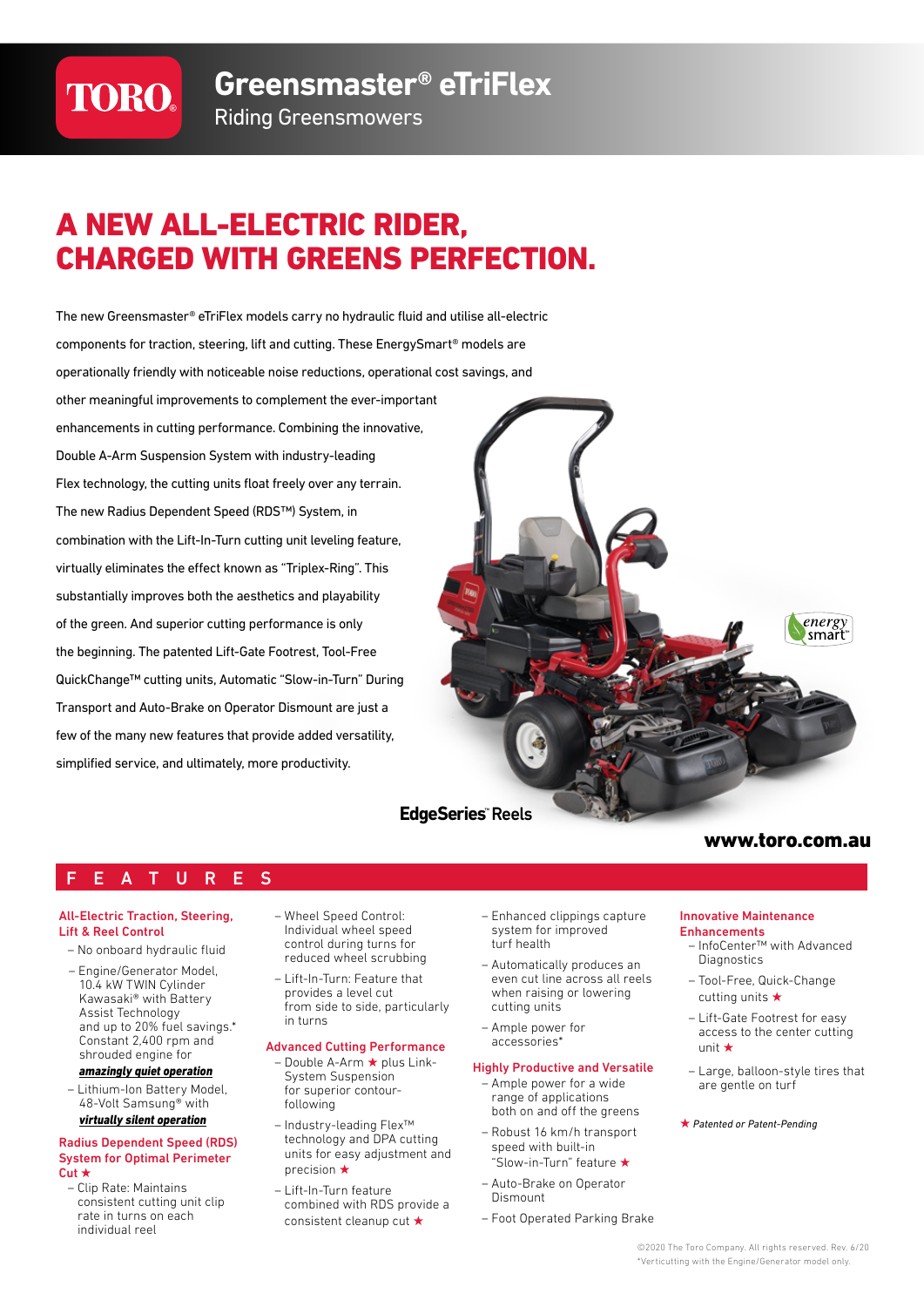

## Greensmaster®eTriFlex™3360/3370 Specifications\*

|                                                                              | GREENSMASTER eTRIFLEX 3360, MODEL 04580 (ENGINE/GENERATOR)                                                                                                                                                                                                                                                             | GREENSMASTER eTRIFLEX 3370, MODEL 04590 (LITHIUM-ION BATTERY) |
|------------------------------------------------------------------------------|------------------------------------------------------------------------------------------------------------------------------------------------------------------------------------------------------------------------------------------------------------------------------------------------------------------------|---------------------------------------------------------------|
|                                                                              | Engine: Kawasaki 10.8 kW @3600 rpm, petrol, air-cooled, twin-cylinder,<br>governed to 2400 rpm, displacement 603cc. Choke standard.                                                                                                                                                                                    |                                                               |
| <b>POWER SOURCE</b>                                                          |                                                                                                                                                                                                                                                                                                                        | Eight, Lithium-Ion Samsung® SDI batteries                     |
|                                                                              | Generator: 48V 5400W air cooled brushless permanent magnet motor in parallel<br>with four 12V 33AH AGM batteries (connected in series). Generator is used to<br>start engine.                                                                                                                                          |                                                               |
| <b>ENERGY CAPACITY</b>                                                       | 18.5 litre petrol                                                                                                                                                                                                                                                                                                      | 10.77 kWh; 48V nominal                                        |
| <b>ELECTRICAL SYSTEMS</b>                                                    | 48V System for traction, steering motor, and cutting unit lift. 12V system for primary controls and brake actuator.                                                                                                                                                                                                    |                                                               |
| <b>DIAGNOSTICS</b>                                                           | Basic machine diagnostics available through the InfoCenter™                                                                                                                                                                                                                                                            |                                                               |
| <b>POWER STEERING</b>                                                        | 48V electric steering motor with torque feedback device                                                                                                                                                                                                                                                                |                                                               |
| <b>TRACTION DRIVE</b>                                                        | Positive 2WD traction drive: Two, brushless permanent magnet traction motors coupled to a gearbox. Optional 3WD. (patent-pending).                                                                                                                                                                                     |                                                               |
| <b>RDS™ SYSTEM</b>                                                           | Radius Dependent Speeds – Clip Rate: Maintains consistent cutting unit clip rate in turns on each individual reel (patent-pending). Wheel Speed Control: Individual<br>wheel speed control during turns (patent-pending). Lift-In                                                                                      |                                                               |
| <b>GROUND SPEED</b>                                                          | Mowing 0-8 km/h; Transport 0-16 km/h; Reverse 0-4.8 km/h. Selective slow down feature for turning in mowing mode.<br>Automatic slow down at high transport speeds when turning.                                                                                                                                        |                                                               |
| <b>CUTTING UNIT DRIVE</b>                                                    | Three, 48V (1.1 KW), air-cooled brushless permanent magnet motors.                                                                                                                                                                                                                                                     |                                                               |
| <b>CUTTING UNIT LIFT SYSTEM</b>                                              | 48V electric linear actuators with fully integrated brushless permanent magnet motor and controller. Fully sealed with splash guard. Centre lift actuator drop and<br>raise delay is dependent on machine velocity.                                                                                                    |                                                               |
| <b>VERTICUTTING</b>                                                          | Yes                                                                                                                                                                                                                                                                                                                    | No                                                            |
| <b>BACKLAPPING</b>                                                           | Adjustable from 200-520 RPM                                                                                                                                                                                                                                                                                            |                                                               |
| <b>CONTROLS</b>                                                              | Traction Pedal: Forward/Neutral/Reverse; Joystick: Raise/Lower; Function control switch: Neutral, Mow, Transport; Key switch; Steering Arm Lock Pedal; Brake pedal;<br>Parking Brake; InfoCenter; Seat Adjusting Lever; Main Power Connectors; Choke (3360 only); Fuel-Shutoff Valve                                   |                                                               |
| <b>INFOCENTERTM</b>                                                          | InfoCenter: Onboard LCD display shows qauges, alerts/faults, service reminders, electrical system diagnostics, low oil pressure, alternator, engine hours, engine rpm,<br>voltage, functional control status, parking brake applied, reel speed setting, backlap control, clip control, calibration of 48V components. |                                                               |
| <b>BRAKES</b>                                                                | Traction motor regenerative braking; foot pedal service/parking brake, linear-actuated automatic parking brake.                                                                                                                                                                                                        |                                                               |
| <b>TYRES/WHEELS/PRESSURES</b>                                                | Three, 19x10.5x8, 4-ply rating pneumatic tubeless and demountable. Smooth tread. Tyre pressure 12-16 psi (83-110 kPa) front and rear.                                                                                                                                                                                  |                                                               |
| WEIGHT, 11-BLADE CU,<br><b>BASKETS, AND STANDARD</b><br><b>SEAT, NO FUEL</b> | Mow: 614 kg Transport: 737 kg                                                                                                                                                                                                                                                                                          | Mow: 616 kg Transport: 738 kg                                 |
| <b>NOISE LEVEL (DBA)</b>                                                     | Sound Power: 91 db(A)<br>Operator Ear: 73 db(A)<br>Bystander: 25ft - 78 db(A), 50ft - 73 db(A), 100ft - 66 db(A)                                                                                                                                                                                                       | Sound Power: 82 db(A)<br>Operator Ear: 66 db(A)               |
| <b>GROUND CLEARANCE</b>                                                      | 9.7cm ground clearance. Three, tie down locations (2 side, 1 rear).                                                                                                                                                                                                                                                    |                                                               |
| <b>WIDTH OF CUT</b>                                                          | 150cm                                                                                                                                                                                                                                                                                                                  |                                                               |
| <b>CUTTING UNIT SUSPENSION</b>                                               | Double A-Arm Suspension utilising sealed ball joints allows free cutting unit motion in pitch and yaw. Links system for the roll. The basket is directly mounted to the<br>cutting unit displacing weight evenly over front and rear rollers. (patented)                                                               |                                                               |
| QUICK-CONNECT CUTTING UNITS                                                  | Snap-on cutting unit and reel motors (no tools required).                                                                                                                                                                                                                                                              |                                                               |
| <b>OPTIONAL ATTACHMENTS</b>                                                  | 8, 11, or 14-blade Cutting Units, Groomers, Rear Roller Brushes, Anti-Bobbing, Light Kit, Variety of Front Rollers, Thatching Reels, Tri-Roller, Spiker, Bobbing Kit,<br>Standard or Premium Seat, Wireless Hour Metre, Bimini Shade, Bag Kit, Spark Arrestor.                                                         |                                                               |
| <b>MAINTENANCE</b>                                                           | No grease points                                                                                                                                                                                                                                                                                                       |                                                               |
| <b>OVERALL DIMENSIONS</b>                                                    | Width: 180cm<br>Length: with Baskets 249cm<br>Height: 205cm<br>Wheelbase: 126.5cm                                                                                                                                                                                                                                      |                                                               |
| <b>CERTIFICATION</b>                                                         | Minimum Turning Radius (to machine center line): 91cm<br>Meets ANSI B71.5-2017 and EU 2000. 14EC (noise), 2006/42/EC (machinery safety), 2014/53/EU (red)                                                                                                                                                              |                                                               |
| <b>WARRANTY</b>                                                              | Two-year limited warranty, both models. Lithium-Ion battery 4 years (3rd and 4th year prorated). Refer to the Operator's Manual for further details.                                                                                                                                                                   |                                                               |
|                                                                              |                                                                                                                                                                                                                                                                                                                        |                                                               |

\*Specifications and design subject to change without notice. Products depicted in this literature are for demonstration purposes only. Actual products offered for sale may vary in use, design, required attachments and safety features. Consult your local Toro Distributor.

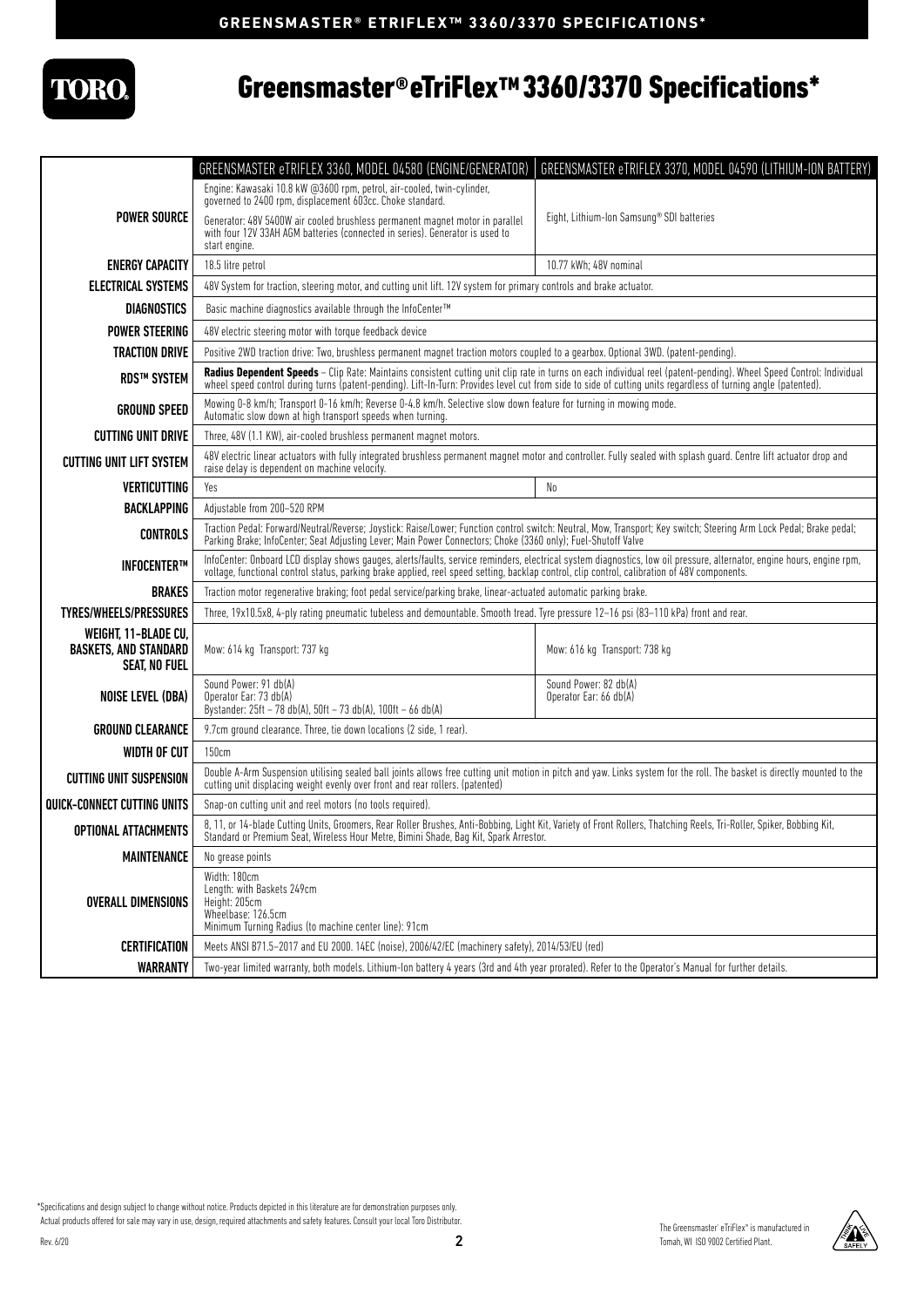# **TORO**

### Greensmaster®eTriFlex™3360/3370 Accessories\*

|                                 | <b>14-BLADE CUTTING UNITS</b><br>8-BLADE DPA CUTTING UNITS<br>11-BLADE DPA CUTTING UNITS                                                                                                                                                                                                       |  |
|---------------------------------|------------------------------------------------------------------------------------------------------------------------------------------------------------------------------------------------------------------------------------------------------------------------------------------------|--|
| DPA CUTTING UNITS               | These cutting units will fit on the Greensmaster eTriFlex Series.                                                                                                                                                                                                                              |  |
| HEIGHT OF CUT<br>(HOC) RANGE    | Cutting height is adjusted on front roller by two vertical screws and held by two locking cap screws. Bench HOC range is .062"-.297" (1.6-7.5 mm). With high HOC kit,<br>range is 7.5-25.4 mm. Effective HOC may vary depending on turf conditions and bedknife installed.                     |  |
| <b>REEL WELDMENT</b>            | Reels are 13 cm in diameter, 53.3 cm in length. <b>EdgeSeries™</b> Reels blades are welded to 5 stamped steel spiders, and heat treated. The reel is ground for diameter<br>and concentricity, and relief grind.                                                                               |  |
| <b>REEL BEARINGS</b>            | Two stainless steel ball bearings, 30 mm inside diameter slip fit onto reel shaft retained by internally splined threaded insert. Low drag seals/slingers for added<br>protection with o-ring sealed motor and counterweight. Reel position maintained by a wave washer with no adjusting nut. |  |
| MAINTENANCE                     | No grease zerks, sealed bearing design eliminates daily maintenance.                                                                                                                                                                                                                           |  |
| <b>REEL DRIVE</b>               | The reel weldment shaft is a 35 mm diameter tube with internally splined threaded insert.                                                                                                                                                                                                      |  |
| <b>FRAME</b>                    | Precision machined, die-cast aluminum cross member with two bolt-on die-cast aluminum side plates.                                                                                                                                                                                             |  |
| AGGRESSIVENESS                  | Aggressiveness stays constant throughout the life of the reel. Adjustable, with new roller spacers. Patented design.                                                                                                                                                                           |  |
| <b>BEDKNIFE</b>                 | Replaceable single edged, EdgeMax <sup>™</sup> Microcut Bedknife is standard on all cutting units.                                                                                                                                                                                             |  |
| <b>BEDKNIFE ADJUSTMENT</b>      | Dual screw, indexed "click" adjustment to the reel; detents correspond to .018 mm bedknife movement for each position.                                                                                                                                                                         |  |
| <b>FRONT &amp; REAR ROLLERS</b> | Front: Not included with cutting unit, purchased separately. Option between full, narrow-spaced and wide-spaced Wiehle roller.<br>Rear: Steel full, 2" (5.1 cm) diameter with sealed bearings and through-shaft.                                                                               |  |
| <b>GRASS SHIELD</b>             | Non-adjustable shield with adjustable cut-off bar to improve grass discharge from reel in wet conditions.                                                                                                                                                                                      |  |
| TOTAL WEIGHT                    | 8-blade: 30.4 kg with aluminum Wiehle Roller. 11-blade: 37.7 kg with aluminum Wiehle Roller.<br>14-blade: 39 kg with aluminum Wiehle Roller.                                                                                                                                                   |  |